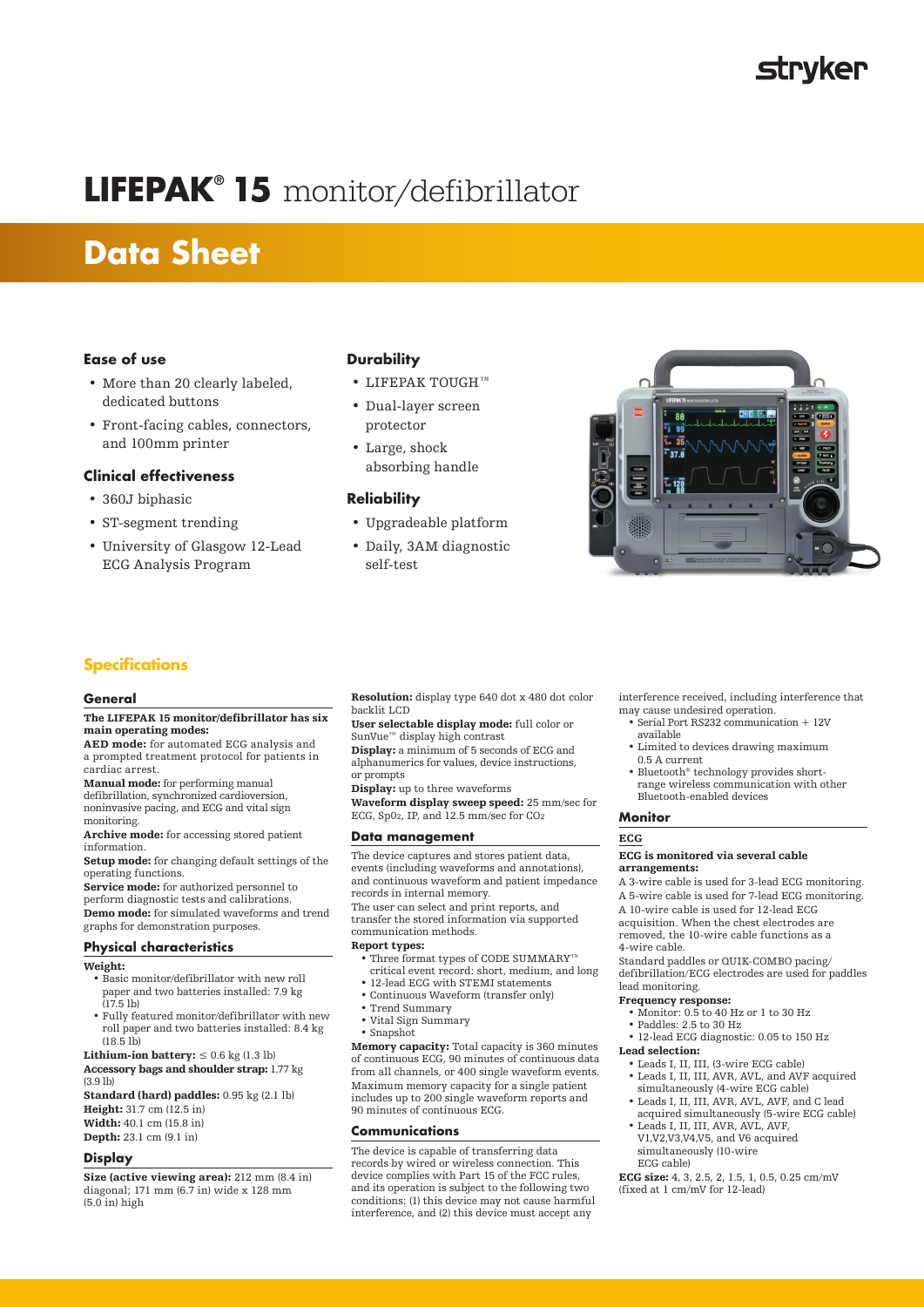# **Specifications cont.**

#### Heart rate display:

• 20–300 bpm digital display

- Accuracy: ±4% or ±3 bpm, whichever is greater
- QRS Detection Range Duration: 40 to 120 msec

• Amplitude: 0.5 to 5.0 m Common mode rejection (CMRR): ECG Leads:

90 dB at 50/60 Hz

# Sp02/SpC0/SpMet

Sensors:

- MASIMO® sensors including RAINBOW® sensors
- NELLCOR® sensors when used with the MASIMO RED™ MNC adapter

#### $Sp0<sub>2</sub>$

Displayed saturation range: "<50" for levels below 50%; 50 to 100%

Saturation accuracy: 70–100% (0–69% unspecified) Adults/pediatrics:

±2 digits (during no motion conditions)

±3 digits (during motion conditions)

Dynamic signal strength bar graph

#### Pulse tone as Sp02 pulsations are detected Sp02 update averaging rate user selectable: 4, 8, 12 or 16 seconds

Sp02 sensitivity user selectable: Normal, High Sp02 measurement: Functional Sp02 values are displayed and stored

Pulse rate range: 25 to 240 bpm

Pulse rate accuracy (adults/pediatrics): ±3 digits (during no motion conditions) ±5 digits (during motion conditions) Optional Sp02 waveform display with autogain control

## SpC0®

SpC0 concentration display range: 0 to 40% SpC0 accuracy: ±3 digits

SpMET®

SpMet saturation range: 0 to 15.0% SpMet display resolution: 0.1% up to 10% SpMet accuracy: ±1 digit.

# NIBP

Blood pressure systolic pressure range: 30 to 255 mmHg

Diastolic pressure range: 15 to 220 mmHg Mean arterial pressure range: 20 to 235 mmHg Units: mmHg

Blood pressure accuracy: ±5 mmHg Blood pressure measurement time: 20 seconds, typical (excluding cuff inflation time)

Pulse rate range: 30 to 240 pulses per minute Pulse rate accuracy: ±2 pulses per minute or ±2%, whichever is greater

Operation features initial cuff pressure: User selectable, 80 to 180 mmHg

Automatic measurement time interval: User selectable, from 2 min to 60 min

Automatic cuff deflation excessive pressure: If cuff pressure exceeds 290 mmHg

Excessive time: If measurement time exceeds 120 seconds

#### $CO<sub>2</sub>$

CO2 range: 0 to 99 mmHg (0 to 13.2 kPa) Units: mmHg, %, or kPa

## Respiration rate accuracy:

• 0 to 70 bpm: ±1 bpm

• 71 to 99 bpm: ±2 bpm

Respiration rate range: 0 to 99 breaths/minute Rise time: 190 msec

Response time: 4.3 seconds (includes delay time and rise time)

Initialization time: 30 seconds (typical),

10-180 seconds

- Ambient pressure: automatically compensated internally
- Optional display: CO2 pressure waveform

• Scale factors: Autoscale, 0–20 mmHg (0–4 Vol%), 0–50 mmHg (0–7 Vol%), 0–100 mmHg (0–14 Vol%)

# Invasive pressure

Transducer type: Strain-gauge resistive bridge Transducer Sensitivity: 5µV/V/mmHg Excitation voltage: 5 Vdc

# Connector: Electro Shield: CXS 3102A 14S-6S

Bandwidth: Digital filtered, DC to 30 Hz (< -3db) Zero drift: 1 mmHg/hr without transducer drift **Zero adjustment:**  $\check{\pm}$ 150 mmHg including transducer offset

Numeric accuracy:  $\pm 1$  mmHg or 2% of reading, whichever is greater, plus transducer error Pressure range: -30 to 300 mmHg, in six user selectable ranges

Invasive pressure display

Display: IP waveform and numerics Units: mmHg

Labels: P1 or P2, ART, PA, CVP, ICP, LAP (user selectable)

#### Temperature

Range: 24.8° to 45.2°C (76.6° to 113.4°F) Resolution: 0.1°C

Accuracy:  $\pm 0.2^{\circ}$ C including sensor Reusable temperature cable: 5 foot or 10 foot

Disposable sensor types: Surface–Skin; Esophageal/Rectal

### Trend

Time scale: Auto, 30 minutes, 1, 2, 4, or 8 hours Duration: Up to 8 hours

ST segment: After initial 12-lead ECG analysis, automatically selects and trends ECG lead with the greatest ST displacement

Display choice of: HR, PR (SpO2), PR (NIBP), SpO2 (%), SpCO (%), SpMet (%), CO2 (EtCO2/FiCO2), RR (CO2), NIBP, IP1, IP2, ST

#### **Alarms**

Quick set: Activates alarms for all active vital signs

VF/VT alarm: Activates continuous (CPSS)

monitoring in Manual mode No breath alarm: Occurs when 30 seconds has

elapsed since last detected respiration

Heart rate alarm limit range: Upper, 100–250 bpm; lower, 30–150 bpm

## **Interpretive algorithm**

12-Lead interpretive algorithm: University of Glasgow 12-Lead ECG Analysis Program, includes AMI and STEMI statements

## **Printer**

Prints continuous strip of the displayed patient information and reports

## Paper size: 3.9 in (100 mm)

Print speed: 25 mm/sec or 12.5 mm/sec • Optional: 50 mm/sec time base for 12-lead ECG reports

#### Delay: 8 seconds

Autoprint: Waveform events print automatically Frequency response:

• Diagnostic: 0.05 to 150 Hz or 0.05 to 40 Hz • Monitor: 0.67 to 40 Hz or 1 to 30 Hz

#### **Defibrillator**

Biphasic waveform: Biphasic Truncated Exponential

#### The following specifications apply from 25 to 200 ohms, unless otherwise specified:

**Energy accuracy:**  $\pm 1$  joule or 10% of setting, whichever is greater, into 50 ohms,  $\pm 2$  joules or 15% of setting, whichever is greater, into 25-175 ohms. Voltage compensation: Active when disposable therapy electrodes are attached. Energy output within  $\pm 5\%$  or  $\pm 1$  joule, whichever is greater, of 50 ohms value, limited to the available energy which results in the delivery of 360 joules into 50 ohms.

Paddle options: QUIK-COMBO® pacing/ defibrillation/ECG electrodes (standard). Cable Length 8 foot long (2.4 m) QUIK-COMBO cable (not including electrode assembly).

Standard paddles (optional)

# Manual mode

Energy select: 2, 3, 4, 5, 6, 7, 8, 9, 10, 15, 20, 30, 50, 70, 100, 125, 150, 175, 200, 225, 250, 275, 300, 325, and 360 joules

Charge time: Charge time to 360 joules in less than 10 seconds, typical

Synchronous cardioversion: Energy transfer begins within 60 msec of the QRS peak

Paddles leads off sensing: When using QUIK-COMBO electrodes, the device indicates Paddles Leads Off if the resistive part of the patient impedance is greater than 300  $\pm 15$ % ohms, or if the magnitude of the patient impedance is greater than  $440 \pm 15\%$  ohms.

# AED Mode

Shock Advisory System™ (SAS): an ECG analysis system that advises the operator if the algorithm detects a shockable or non-shockable ECG rhythm. SAS acquires ECG via therapy electrodes only. Shock ready time: Using a fully charged battery

at normal room temperature, the device is ready to shock within 20 seconds if the initial rhythm finding is "SHOCK ADVISED"

Biphasic output: Energy Shock levels ranging from 150–360 joules with same or greater energy level for each successive shock

cprMAX™ Technology: In AED mode, cprMAX™ technology provides a method of maximizing the CPR time that a patient receives, with the overall goal of improving the rate of survival of patients treated with AEDs.

#### Setup options:

- Auto Analyze: Allows for auto analysis. Options are OFF, AFTER 1ST SHOCK
- Initial CPR: Allows the user to be prompted for CPR for a period of time prior to other activity. Options are OFF, ANALYZE FIRST, CPR FIRST
- Initial CPR Time: Time interval for Initial CPR. Options are 15, 30, 45, 60, 90, 120, and 180 seconds.
- Pre-Shock CPR: Allows the user to be prompted for CPR while the device is charging. Options are OFF, 15, 30 seconds.
- Pulse Check: Allows the user to be prompted for a pulse check at various times. Options are ALWAYS, AFTER EVERY SECOND NSA, AFTER EVERY NSA, NEVER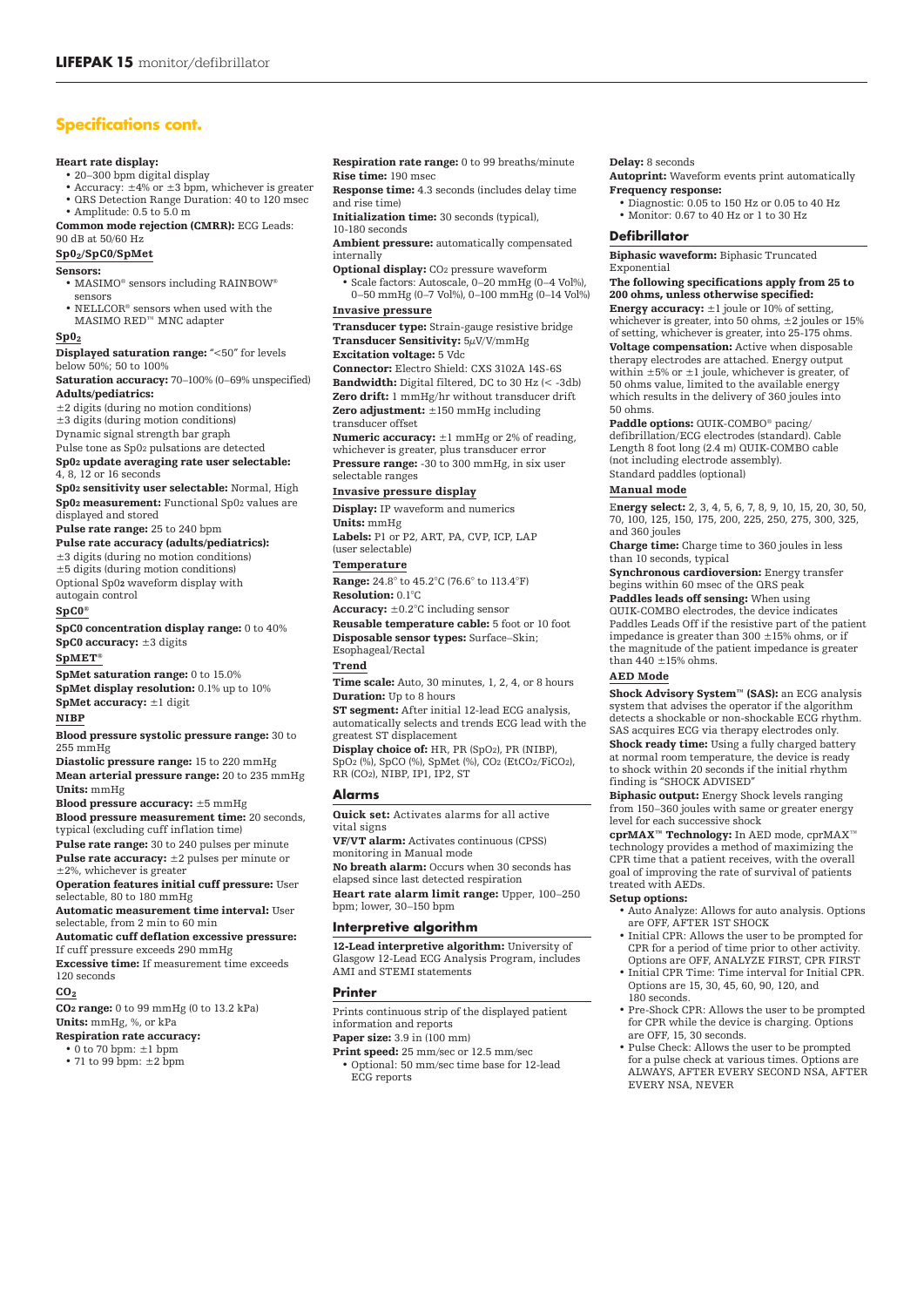- Stacked Shocks: Allows for CPR after 3 consecutive shocks or after a single shock. Options are OFF, ON
- CPR Time: 1 or 2 User selectable times for CPR. Options are 15, 30, 45, 60, 90, 120, 180 seconds and 30 minutes

#### **Pacer**

Pacing mode: Demand or non-demand rate and current defaults

Pacing rate: 40 to 170 PPM

Rate accuracy: ±1.5% over entire range

**Output waveform:** Monophasic, truncated

exponential current pulse (20  $\pm$  1 ms)

Output current: 0 to 200 mA

Pause: Pacing pulse frequency reduced by a factor of 4 when activated

Refractory period: 180 to 270 msec (function of rate)

#### **Environmental**

#### Unit meets functional requirements during exposure to the following environments unless otherwise stated.

Operating temperature: 0° to 45°C (32° to 113°F); -20°C (-4°F) for 1 hour after storage at room temperature; 60°C (140°F) for 1 hour after storage at room temperature

Storage temperature: -20° to 65°C (-4° to 149°F) except therapy electrodes and batteries

Relative humidity, operating: 5 to 95%, noncondensing. NIBP: 15 to 95%, non-condensing Relative humidity, storage: 10 to 95%, non-condensing

Atmospheric pressure, operating: -382 to 4,572 m (-1,253 to 15,000 ft). NIBP: -152 to 3,048 m

(-500 to 10,000 ft) Water resistance, operating: IP44 (dust and splash resistance) per IEC 529 and EN 1789 (without accessories except for 12-lead ECG cable, hard paddles, and battery pack)

Vibration: MIL-STD-810E Method 514.4, Propeller Aircraft - category 4 (figure 514.4-7 spectrum a), Helicopter - category 6 (3.75 Grms), Ground Mobile - category 8 (3.14 Grms), EN 1789: Sinusoidal Sweep, 1 octave/min, 10-150 Hz, ±0.15 mm/2 g Shock (drop): 5 drops on each side from 18 inches onto a steel surface EN 1789: 30-inch drop onto each of 6 surfaces

Shock (functional): Meets IEC 60068-2-27 and MIL-STD-810E shock requirements 3 shocks per face at 40 g, 6 ms half-sine pulses

Bump: 1000 bumps at 15 g with pulse duration of 6 msec

**Impact, non-operating:** EN 60601-1 0.5 + 0.05 joule impact UL 60601-1 6.78 Nm impact with 2-inch diameter steel ball. Meets IEC62262 protection level IK 04.

EMC: EN 60601-1-2:2006 Medical Equipment -General Requirements for Safety - Collateral Standard: Electromagnetic Compatibility - Requirements and Tests EN 60601-2-4:2003: (Clause 36) Particular Requirements for the Safety of Cardiac Defibrillators and Cardiac Defibrillator-Monitors

Cleaning: Cleaning 20 times with the following: Quaternary ammonium, isopropyl alcohol, hydrogen peroxide

Chemical resistance: 60 hour exposure to specified chemicals: Betadine (10% Povidone-Iodine solution), Coffee, Cola, Dextrose (5% Glucose solution), Electrode Gel/Paste (98% water, 2% Carbopol 940), HCL (0.5% solution, pH=1), Isopropyl Alcohol, NaCl solution (0.9% solution), Cosmetic discoloration of the paddle well shorting bar shall be allowed following exposure to HCL (0.5% solution).

#### **Power**

#### Power adapters: AC or DC

Power Adapters provide operation and battery charging from external AC or DC power

- Full functionality with or without batteries when connected to external AC/DC
- Typical battery charge time while installed in LIFEPAK 15 device is 190 minutes
- Indicators: external power indicator, battery charging indicator

Dual battery: Capability with automatic switching Low battery indication and message: Low battery fuel gauge indication and low battery

message in status area for each battery Replace battery indication and message: Replace battery fuel gauge indication, audio tones and replace battery message in the status area for each battery. When replace battery is indicated, device auto-switches to second battery. When both batteries reach replace battery condition, a voice prompt instructs user to replace battery.

#### Battery capacity

For two, new fully-charged batteries, 68°F (20°C)

| Operating<br>mode                |         | <b>Monitoring Pacing</b> |     | <b>Defibrillation</b><br>(minutes) (minutes) (360J discharges) |
|----------------------------------|---------|--------------------------|-----|----------------------------------------------------------------|
| Total<br>capacity<br>to shutdown | Typical | 360                      | 340 | 420                                                            |
|                                  | Minimum | 340                      | 320 | 400                                                            |
| Capacity<br>after low<br>battery | Typical | 21                       | 20  | 30                                                             |
|                                  | Minimum | 12                       | 10  | հ                                                              |

# **Battery**

## Battery specifications

Battery type: Lithium-ion Weight:  $\leq$ 1.3 lb (0.6 kg)

Charge time (with fully depleted battery): < 190 minutes (typical)

Battery indicators: Each battery has a fuel gauge that indicates its approximate charge. A fuel gauge that shows two or fewer LEDs after a charge cycle indicates that the battery should be replaced. Charging temperature range: 5° to 45°C

(41° to 113°F) Operating temperature range: 0° to 45°C

(32° to 113°F) Short term (<1 week) storage temperature

range: -20° to 60°C (-4° to 140°F) Long term (>1 week) storage temperature

range: 20° to 25°C (68° to 77°F)

Operating and storage humidity range:

5 to 95% relative humidity, non-condensing